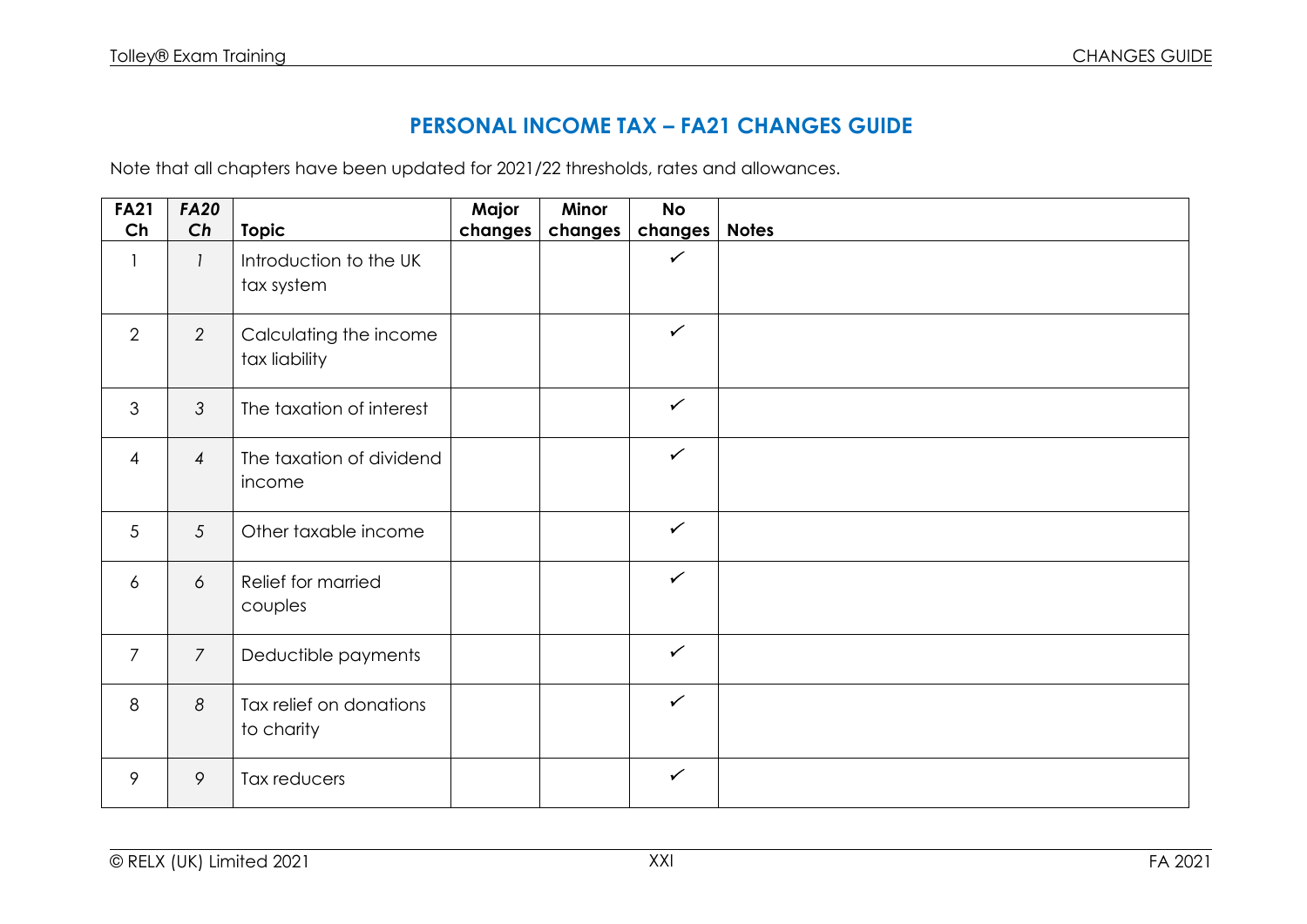| 10 <sup>°</sup> | 10 <sup>°</sup> | Scottish & Welsh<br>taxpayers                      |  | $\checkmark$ |  |
|-----------------|-----------------|----------------------------------------------------|--|--------------|--|
| 11              | 11              | An introduction to self-<br>assessment             |  | $\checkmark$ |  |
| 12              | 12              | Payment dates, interest<br>& penalties             |  | $\checkmark$ |  |
| 13              | 13              | Self-assessment - further<br>aspects               |  | $\checkmark$ |  |
| 14              | 14              | Introduction to property<br>income                 |  | $\checkmark$ |  |
| 15              | 15              | Property income: further<br>aspects                |  | $\checkmark$ |  |
| 16              | 16              | Introduction to<br>employment income &<br>benefits |  | $\checkmark$ |  |
| 17              | 17              | Company car & fuel<br>benefits                     |  | $\checkmark$ |  |
| 18              | 18              | Living accommodation:<br>taxable benefits          |  | $\checkmark$ |  |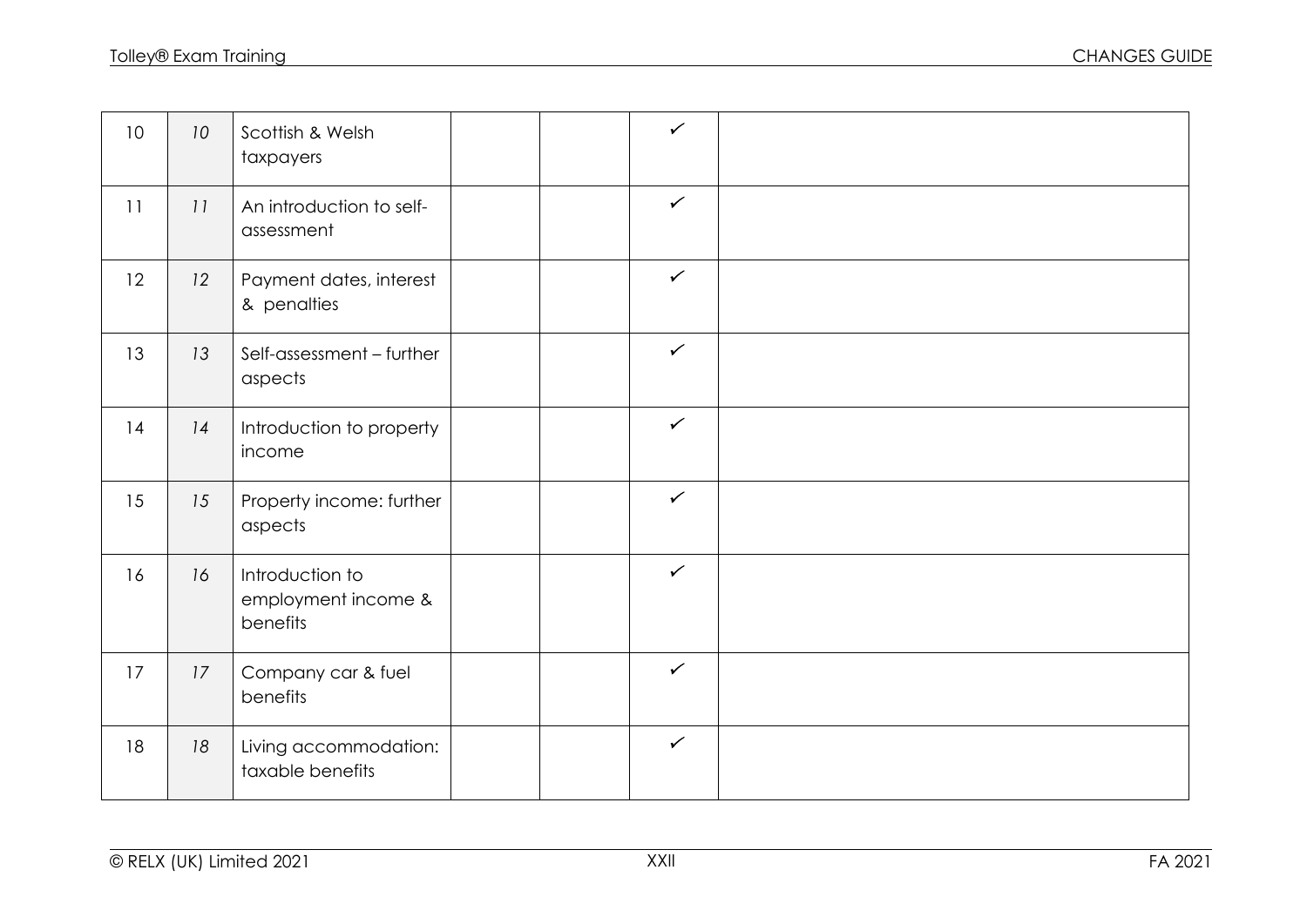| 19 | 19 | Loans to employees &<br>use of assets                     |              | $\checkmark$ |                                                                          |
|----|----|-----------------------------------------------------------|--------------|--------------|--------------------------------------------------------------------------|
| 20 | 20 | Miscellaneous benefits<br>and other points                |              | $\checkmark$ |                                                                          |
| 21 | 21 | Expenses of<br>employment                                 |              | $\checkmark$ |                                                                          |
| 22 | 22 | <b>Class 1 National</b><br><b>Insurance Contributions</b> | $\checkmark$ |              | 0% rate for secondary NICs where employee is an<br>armed forces veteran. |
| 23 | 23 | Class 1A & 1B National<br>Insurance                       |              | $\checkmark$ |                                                                          |
| 24 | 24 | Classes 2 & 4 National<br>Insurance                       |              | $\checkmark$ |                                                                          |
| 25 | 25 | <b>Termination payments</b>                               |              | $\checkmark$ |                                                                          |
| 26 | 26 | Pension schemes                                           |              | $\checkmark$ |                                                                          |
| 27 | 27 | Miscellaneous provisions                                  |              | $\checkmark$ |                                                                          |
| 28 | 28 | The Enterprise<br><b>Investment Scheme</b><br>(EIS)       |              | $\checkmark$ |                                                                          |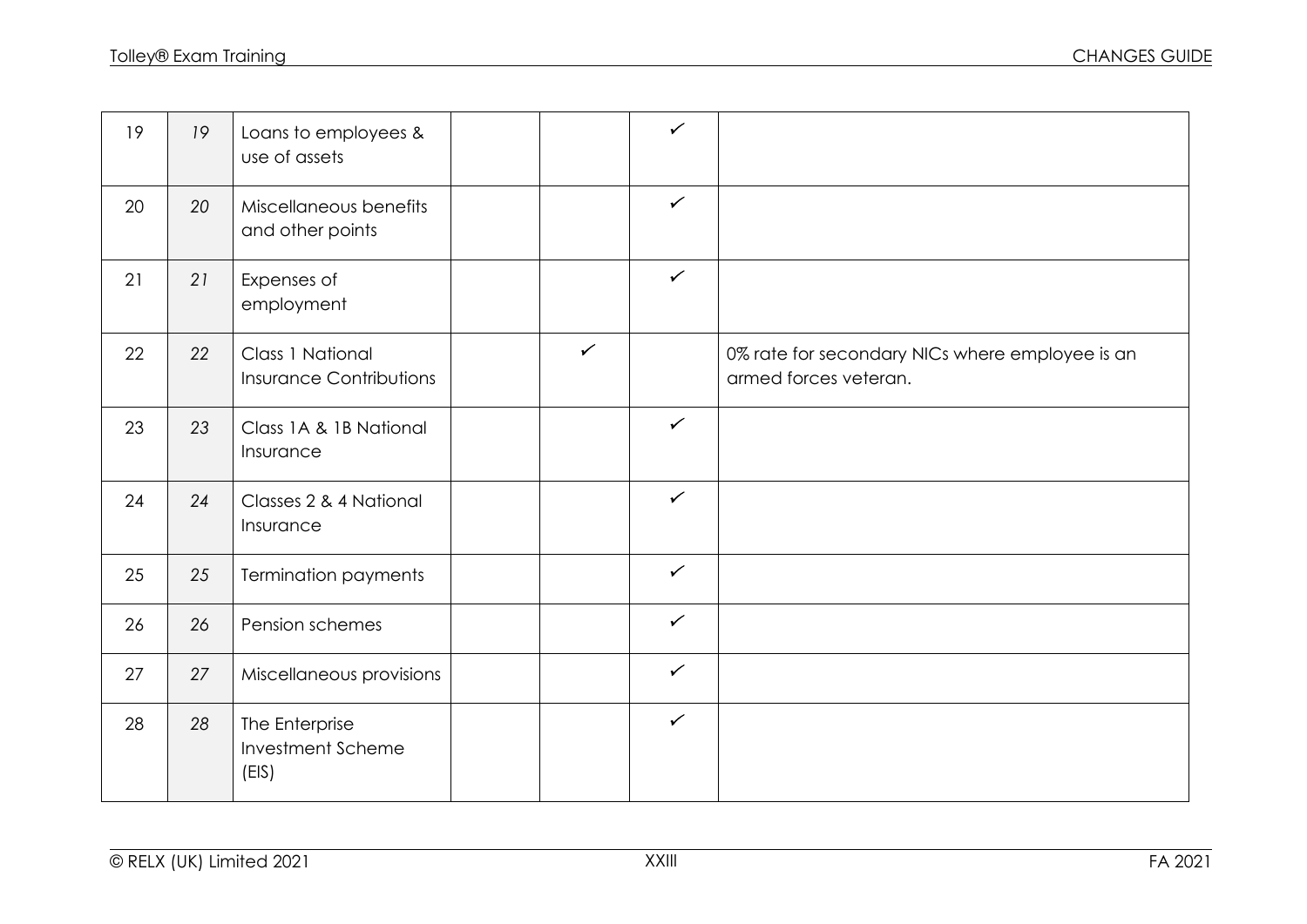| 29 | 29 | Venture Capital Trusts<br>(VCT)                        |              | $\checkmark$ |                                                             |
|----|----|--------------------------------------------------------|--------------|--------------|-------------------------------------------------------------|
| 30 | 30 | Social Investment Tax<br>Relief (SITR)                 | $\checkmark$ |              | Relief extended for investments made up to 5 April<br>2023. |
| 31 | 31 | Introduction to Share<br>Schemes                       |              | $\checkmark$ |                                                             |
| 32 | 32 | <b>Share Incentive Plans</b><br>(SIPs)                 |              | $\checkmark$ |                                                             |
| 33 | 33 | Save As You Earn Share<br><b>Option Schemes</b>        |              | $\checkmark$ |                                                             |
| 34 | 34 | Company Share Option<br>Plans (CSOPs)                  |              | $\checkmark$ |                                                             |
| 35 | 35 | Enterprise Management<br>Incentives (EMIs)             |              | $\checkmark$ |                                                             |
| 36 | 36 | Residence - The<br><b>Statutory Residence</b><br>Rules |              | $\checkmark$ |                                                             |
| 37 | 37 | Domicile                                               |              | $\checkmark$ |                                                             |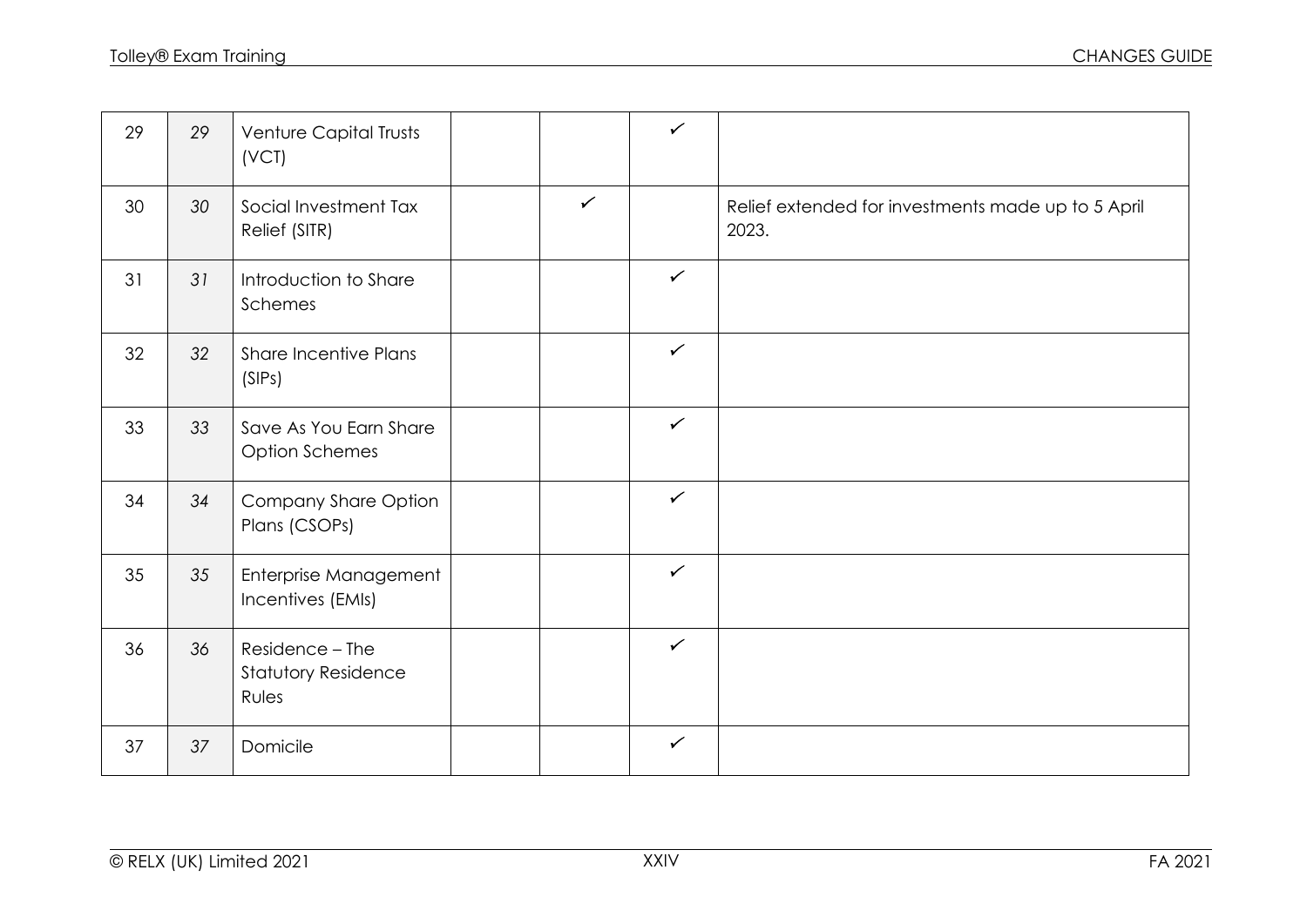| 38 | 38 | Taxation of foreign<br>income - general<br>principles |  | $\checkmark$ |  |
|----|----|-------------------------------------------------------|--|--------------|--|
| 39 | 39 | The remittance basis                                  |  | $\checkmark$ |  |
| 40 | 40 | The remittance basis<br>charge                        |  | $\checkmark$ |  |
| 41 | 41 | Deemed domicile                                       |  | $\checkmark$ |  |
| 42 | 42 | Overseas aspects of<br>employment income              |  | $\checkmark$ |  |
| 43 | 43 | Double Tax Relief                                     |  | $\checkmark$ |  |
| 44 | 44 | The Accrued Income<br>Scheme                          |  | $\checkmark$ |  |
| 45 | 45 | <b>Beneficiaries of</b><br>deceased estates           |  | $\checkmark$ |  |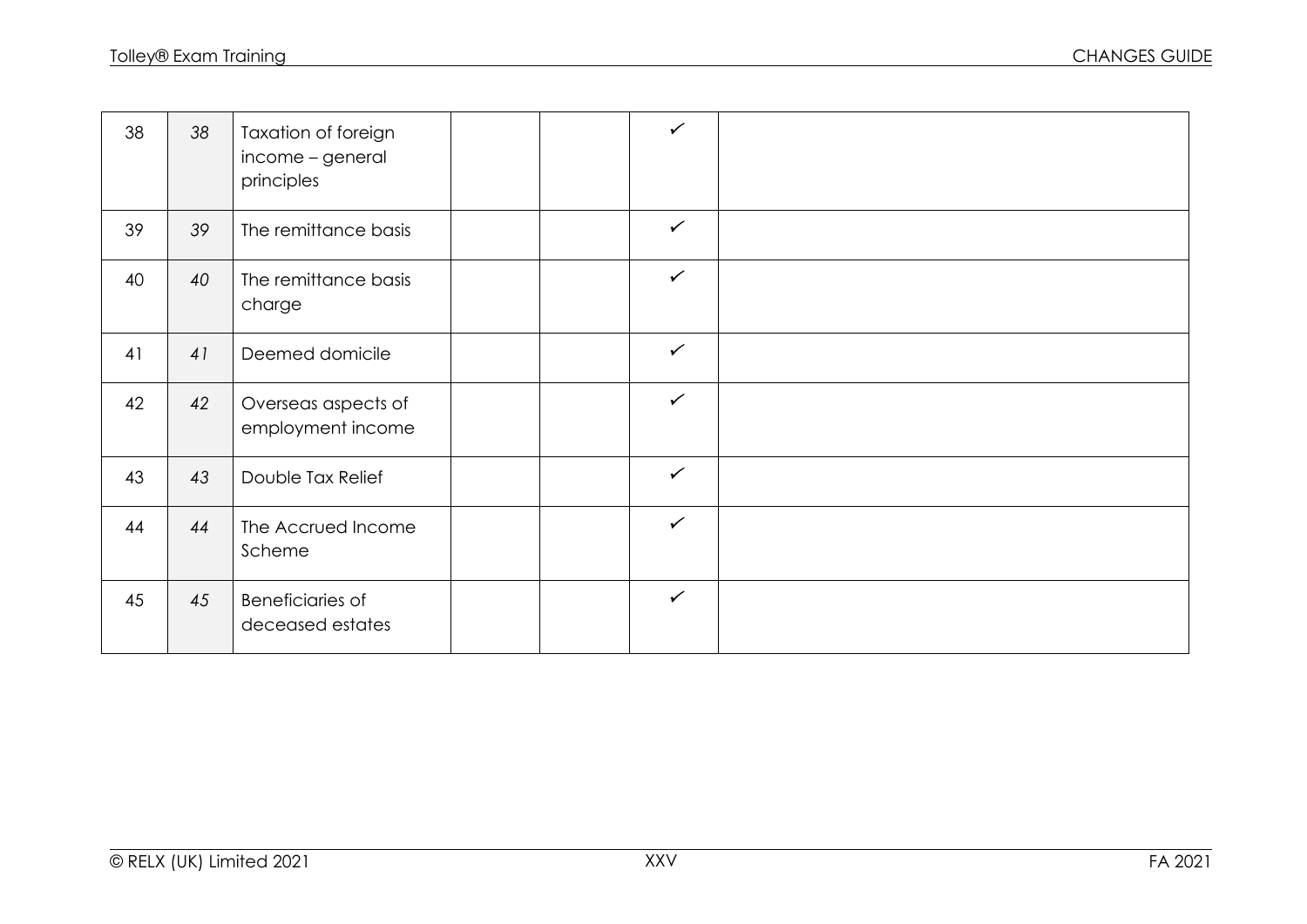## **CAPITAL GAINS TAX – FA21 CHANGES GUIDE**

All chapters have been updated for changes in the rate of personal allowances and tax bands.

| <b>FA21</b>    | <b>FA20</b>    |                                                              | Major   | Minor   | <b>No</b>    |              |
|----------------|----------------|--------------------------------------------------------------|---------|---------|--------------|--------------|
| Ch             | Ch             | <b>Topic</b>                                                 | changes | changes | changes      | <b>Notes</b> |
|                |                | Introduction to capital<br>gains tax                         |         |         | $\checkmark$ |              |
| $\overline{2}$ | 2              | Calculation of capital<br>gains                              |         |         | $\checkmark$ |              |
| 3              | $\mathcal{S}$  | <b>Business asset disposal</b><br>relief & Investors' relief |         |         | $\checkmark$ |              |
| $\overline{4}$ | $\overline{4}$ | Relief for capital losses                                    |         |         | $\checkmark$ |              |
| 5              | $\mathfrak{S}$ | Reporting of CGT &<br>capital gains                          |         |         | $\checkmark$ |              |
| 6              | 6              | Part disposals                                               |         |         | $\checkmark$ |              |
| $\overline{7}$ | $\overline{7}$ | Sales of leases                                              |         |         | $\checkmark$ |              |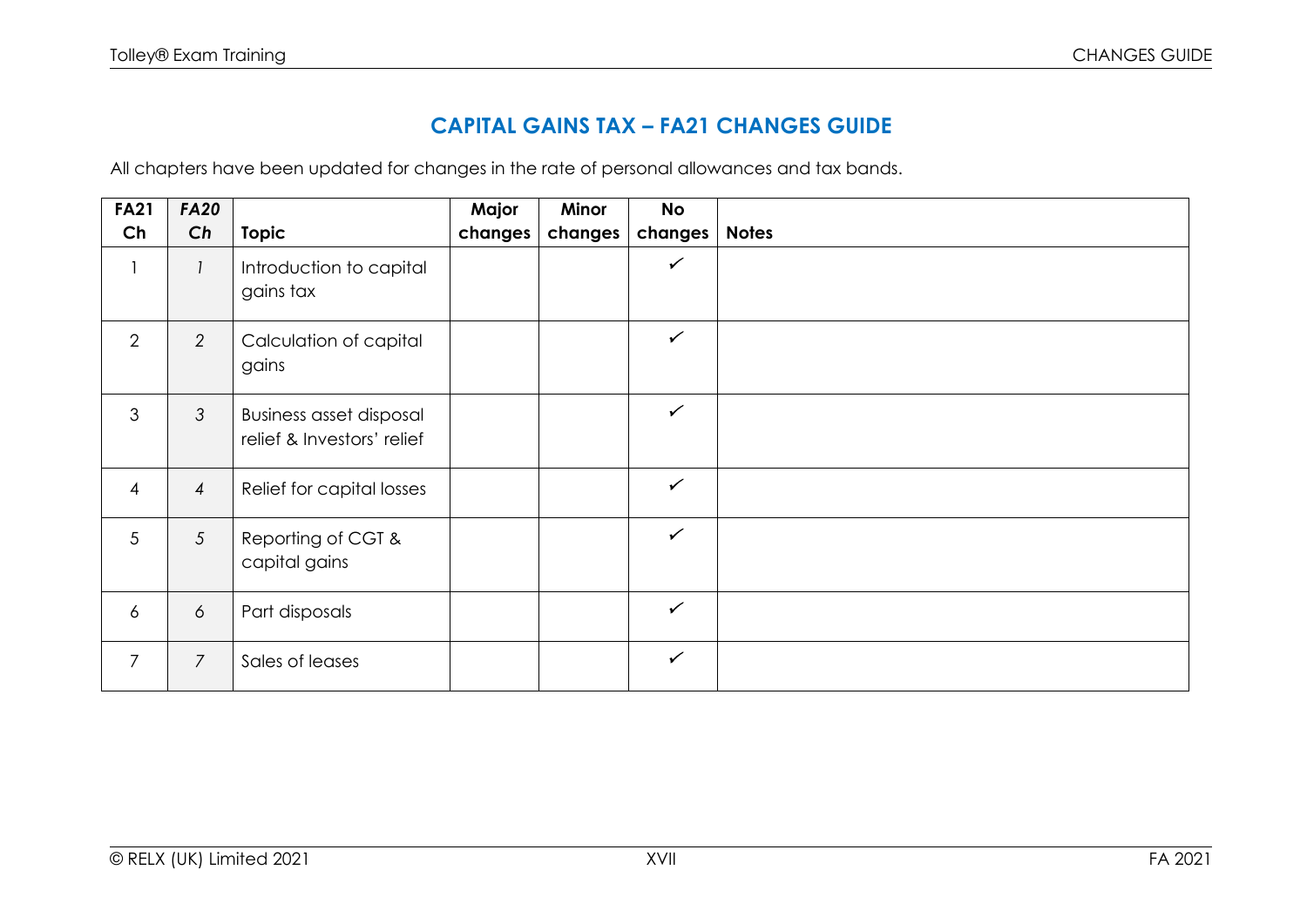| 8               | 8  | Grants of leases                                            | $\checkmark$ |  |
|-----------------|----|-------------------------------------------------------------|--------------|--|
| 9               | 9  | Grants of leases -<br>advanced aspects                      | $\checkmark$ |  |
| 10 <sup>°</sup> | 10 | Chattels                                                    | $\checkmark$ |  |
| 11              | 11 | Valuation, Connected<br>persons & Inter Spouse<br>Transfers | $\checkmark$ |  |
| 12              | 12 | Shares & securities:<br>Matching rules                      | $\checkmark$ |  |
| 13              | 13 | Bonus issues & rights<br>issues                             | $\checkmark$ |  |
| 14              | 14 | Takeovers                                                   | $\checkmark$ |  |
| 15              | 15 | Gilts & QCBs                                                | $\checkmark$ |  |
| 16              | 16 | Deferred consideration                                      | $\checkmark$ |  |
| 17              | 17 | CGT & Employee Share<br>Schemes                             | $\checkmark$ |  |